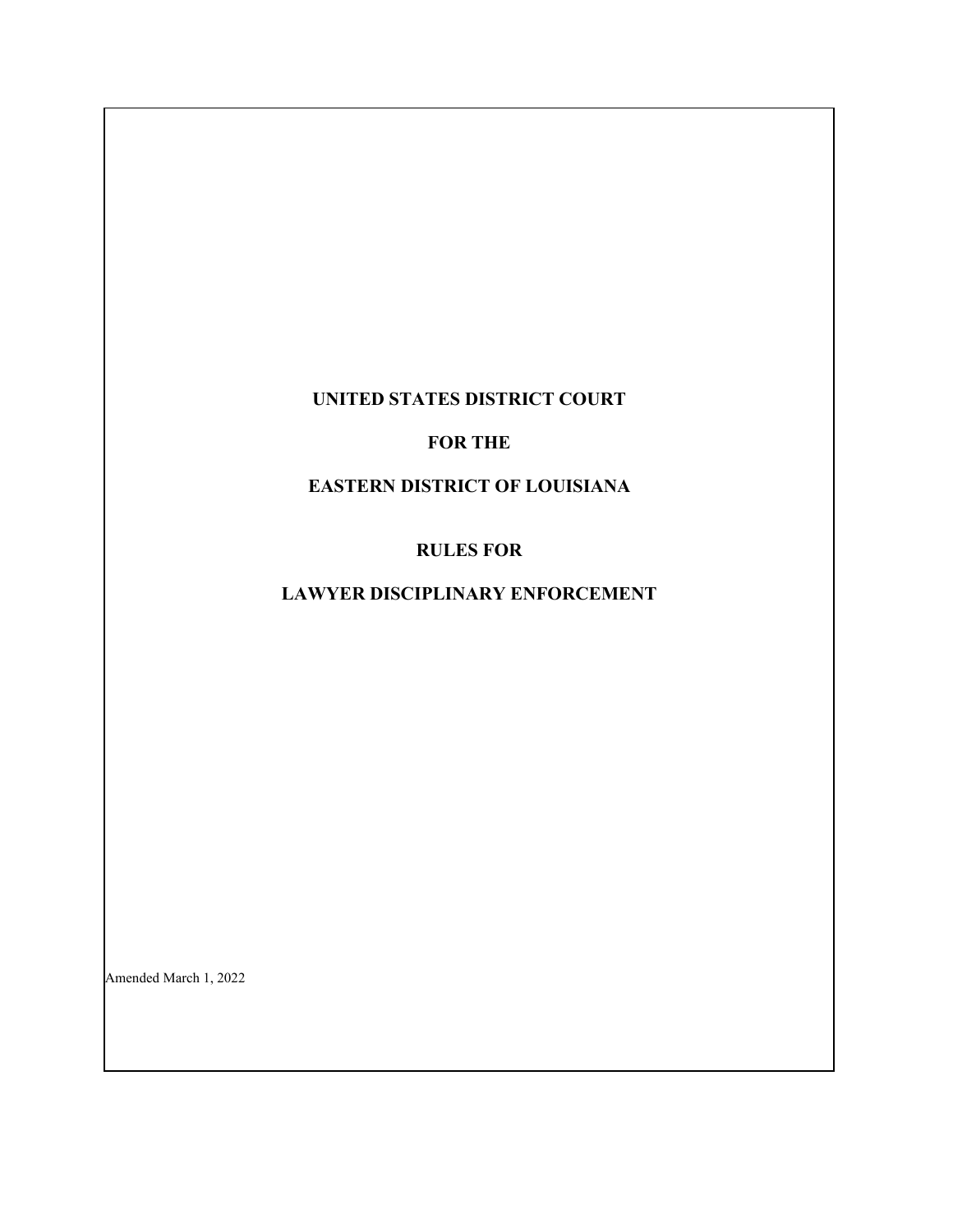## **UNITED STATES DISTRICT COURT FOR THE EASTERN DISTRICT OF LOUISIANA RULES FOR LAWYER DISCIPLINARY ENFORCEMENT**

## **PREAMBLE**

**------------------------**

The Local Lawyer Disciplinary Rules may be cited as "LRD  $\qquad$  ".

 $\overline{\phantom{a}}$   $\overline{\phantom{a}}$   $\overline{\phantom{a}}$   $\overline{\phantom{a}}$   $\overline{\phantom{a}}$   $\overline{\phantom{a}}$   $\overline{\phantom{a}}$   $\overline{\phantom{a}}$   $\overline{\phantom{a}}$   $\overline{\phantom{a}}$   $\overline{\phantom{a}}$   $\overline{\phantom{a}}$   $\overline{\phantom{a}}$   $\overline{\phantom{a}}$   $\overline{\phantom{a}}$   $\overline{\phantom{a}}$   $\overline{\phantom{a}}$   $\overline{\phantom{a}}$   $\overline{\$ 

## 1. General Provisions.

- 1.1. Jurisdiction. This court (referred to herein as the "court" or the "*en banc* court") has jurisdiction over disciplinary proceedings for any lawyer admitted to practice before this court.
- 1.2. Adoption of Louisiana Rules of Professional Conduct. The Louisiana Rules of Professional Conduct of the Supreme Court of the State of Louisiana ("Rules of Professional Conduct") apply to all lawyers admitted to practice before this court.
- 1.3. Default Application of Federal Rules of Civil Procedure. Unless otherwise provided by these rules, all procedures in disciplinary actions, including discovery, are governed by the Federal Rules of Civil Procedure and this *en banc* court's local rules.
- 1.4. No Effect on Power of Court to Control Proceedings. Nothing contained in these Rules restricts this court in exercising the power to maintain control over proceedings, such as contempt proceedings.
- 1.5. Service. When service of any pleading, order, notice, or other document is directed by these rules to be made by United States certified mail, return receipt requested, such service is deemed to have been made on the day the document is mailed to the lawyer named in the complaint ("respondent") at the lawyer's most recent address in the Roll of Attorneys maintained by the clerk of court or mailed to counsel of record for respondent in the disciplinary proceedings.
- 2. Self-Reporting Requirement. A lawyer who has been convicted of a felony or subjected to public discipline in any jurisdiction must promptly inform the clerk of court of such action and provide the clerk of court a copy of the conviction or order of another court imposing discipline.
- 3. Grounds for Discipline. The court *en banc* may impose discipline upon a lawyer authorized to practice before this court if it finds clear and convincing evidence that one or more of the following circumstances exist:
	- 3.1. Misconduct. The lawyer has committed "misconduct" as defined in the Rules of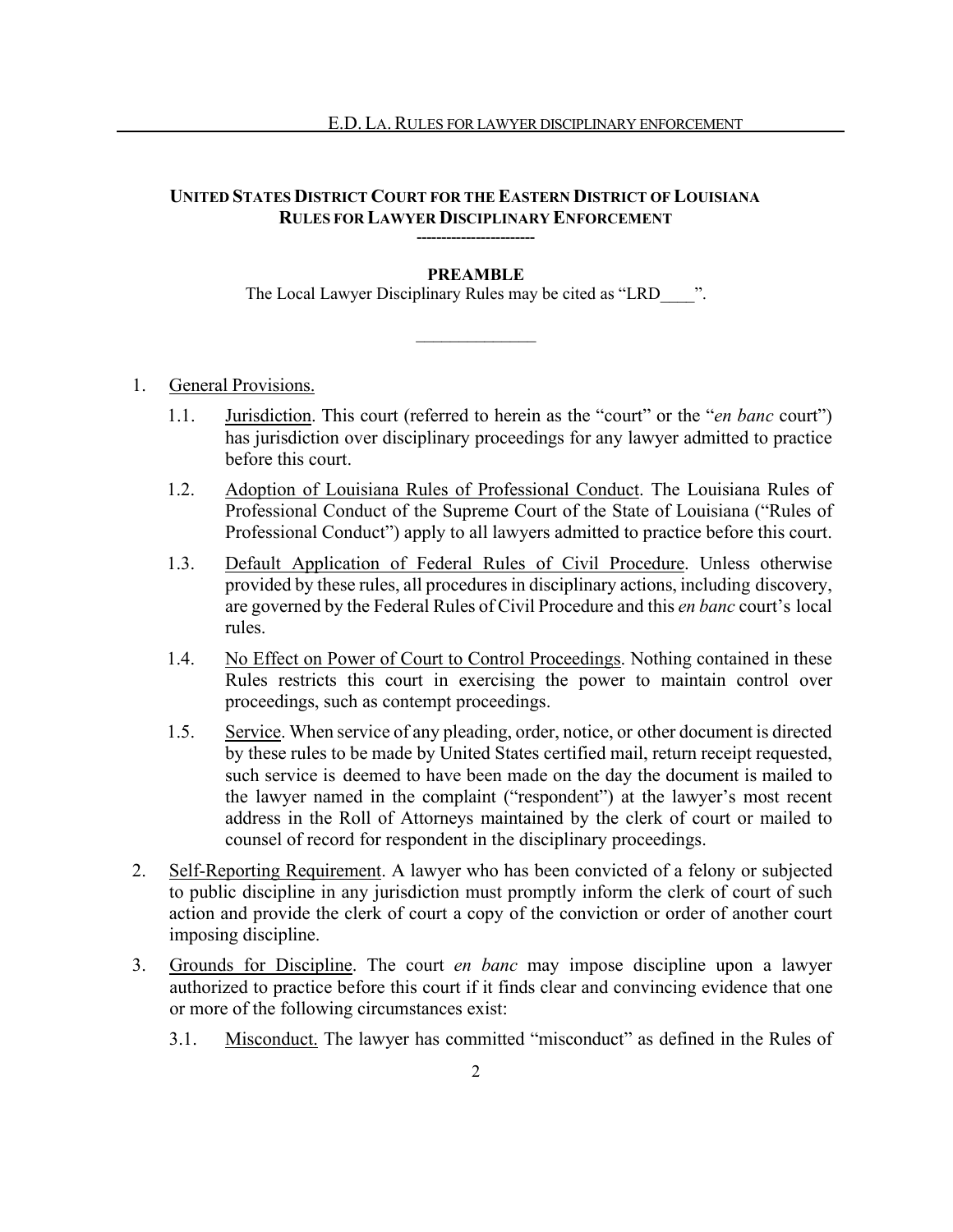#### E.D. LA.RULES FOR LAWYER DISCIPLINARY ENFORCEMENT Professional Conduct;

- 3.2. Serious Crime. The lawyer has been convicted of a serious crime in any court of the United States or any of its territories, commonwealths, or possessions, or any state of the United States, or the District of Columbia. The term "serious crime" includes (1) a felony, or (2) any other crime that raises a substantial question as to the lawyer's honesty, trustworthiness or fitness as a lawyer in other respects.
- 3.3. Reciprocal Discipline. The lawyer has been disciplined by any court of the United States or any of its territories, commonwealths, or possessions; or any state of the United States or the District of Columbia.
- 4. Commencement of Proceedings. Disciplinary proceedings may be commenced by any of the following means:
	- 4.1. By Voluntary Submission to Discipline. A member of the bar may submit his or her voluntary resignation or request for disbarment or the imposition of other discipline, by written request filed with the clerk of court. Once filed, such submission must be assigned a miscellaneous number and a copy forwarded to the Chief Judge and the Lawyer Disciplinary Committee. The clerk of court and the Lawyer Disciplinary Committee must thereafter process the submission in the same manner as they would process a complaint in a disciplinary proceeding under these Rules.
	- 4.2. By Complaint Filed With the Clerk of Court. Disciplinary proceedings under these Rules must be commenced by filing a written complaint with the clerk of court asserting the alleged grounds for discipline. Any person may file a disciplinary complaint with the clerk of court.
	- 4.3. By the Clerk of Court's Filing of a Complaint Upon Receipt of Notice of Conviction of a Serious Crime or Public Discipline. Upon receipt of a notice of conviction of a serious crime or public discipline in another jurisdiction, the clerk of court must file a complaint against the lawyer named in the notice.
	- 4.4. Notice to Respondent, Court and Lawyer Disciplinary Committee. The clerk of court must assign a Miscellaneous Action Number to every disciplinary proceeding. In the event a single complaint is filed against more than one lawyer, the clerk of court must assign a Miscellaneous Action Number with respect to each lawyer named in the complaint. The clerk of court must forward a copy of the complaint and attachments to the respondent, to the Chief Judge, and to the Lawyer Disciplinary Committee. The clerk must send the complaint and attachments to the respondent via email, and also serve the complaint and attachments via United States certified mail, return receipt requested.
	- 4.5. Response to Complaint by Respondent. Within 14 days of service of the complaint and attachments, the respondent must file with the clerk of court a written response to the complaint. The clerk of court must forward the response to the Chief Judge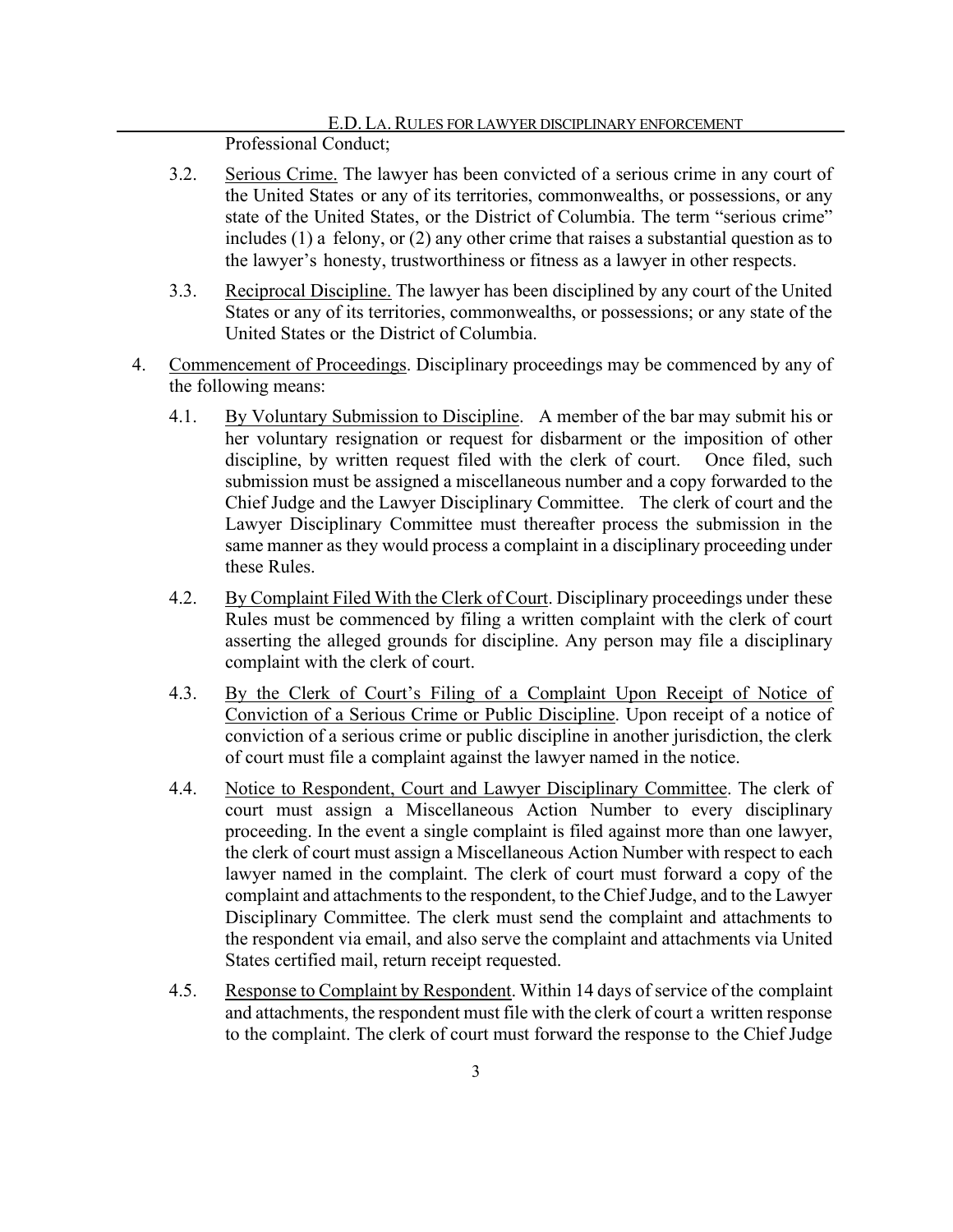and to the Lawyer Disciplinary Committee. If the respondent fails timely to respond, the clerk of court must notify the Chief Judge and the Lawyer Disciplinary Committee.

- 4.6. Inactive Status. A lawyer's voluntary transfer to inactive status shall not terminate the disciplinary proceeding. [Adopted December 3, 2018]
- 5. Recommendation by Lawyer Disciplinary Committee. The Lawyer Disciplinary Committee assists the court with the administration of lawyer disciplinary enforcement. Among other duties, the committee reviews disciplinary complaints and makes recommendations to the court regarding the disposition of complaints. The Committee may conduct a limited investigation prior to making a recommendation to the court. The Committee may request non-compulsory (a) interviews and (b) production of documents. The Committee may issue subpoenas for documents and the appearance of witnesses, with the approval of the Chief Judge. The Committee may request additional investigative powers from the Chief Judge as necessary. The Committee may also request additional documents from the original jurisdiction imposing discipline, if applicable. [Amended December 3, 2018; March 1, 2022]
	- 5.1. Committee Proceedings. The Lawyer Disciplinary Committee consists of twelve (12) members of the bar appointed by the *en banc* court.
		- 5.1.1. Term. Each committee member serves at the pleasure of the court. However, the term of each committee member is usually three (3) years. The terms of the members of the committee must be staggered so that no more than four (4) members are replaced each year. Members may serve no more than two full terms.
		- 5.1.2. Quorum. The quorum necessary for the committee to act consists of seven (7) members of the committee.
		- 5.1.3. Majority Required to Act. The committee may act only by vote of a majority of committee members actually participating in any meeting or vote.
		- 5.1.4. Recusal. Any committee member who has an actual or perceived conflict of interest in a matter must give notice to the Chief Judge of his or her voluntary recusal. In the event there is not a voluntary recusal, the court may order that a committee member be recused from a matter if the court determines there is an actual or perceived conflict of interest. The court may appoint *ad hoc* members of the Lawyer Disciplinary Committee to serve for the recused member or members if additional members are necessary for the committee to obtain a quorum.
		- 5.1.5. Meetings. The committee must meet or act in person, by telephone or by email. Proxy voting is prohibited.
	- 5.2. Committee Recommendation. Within 35 days after the clerk of court sends the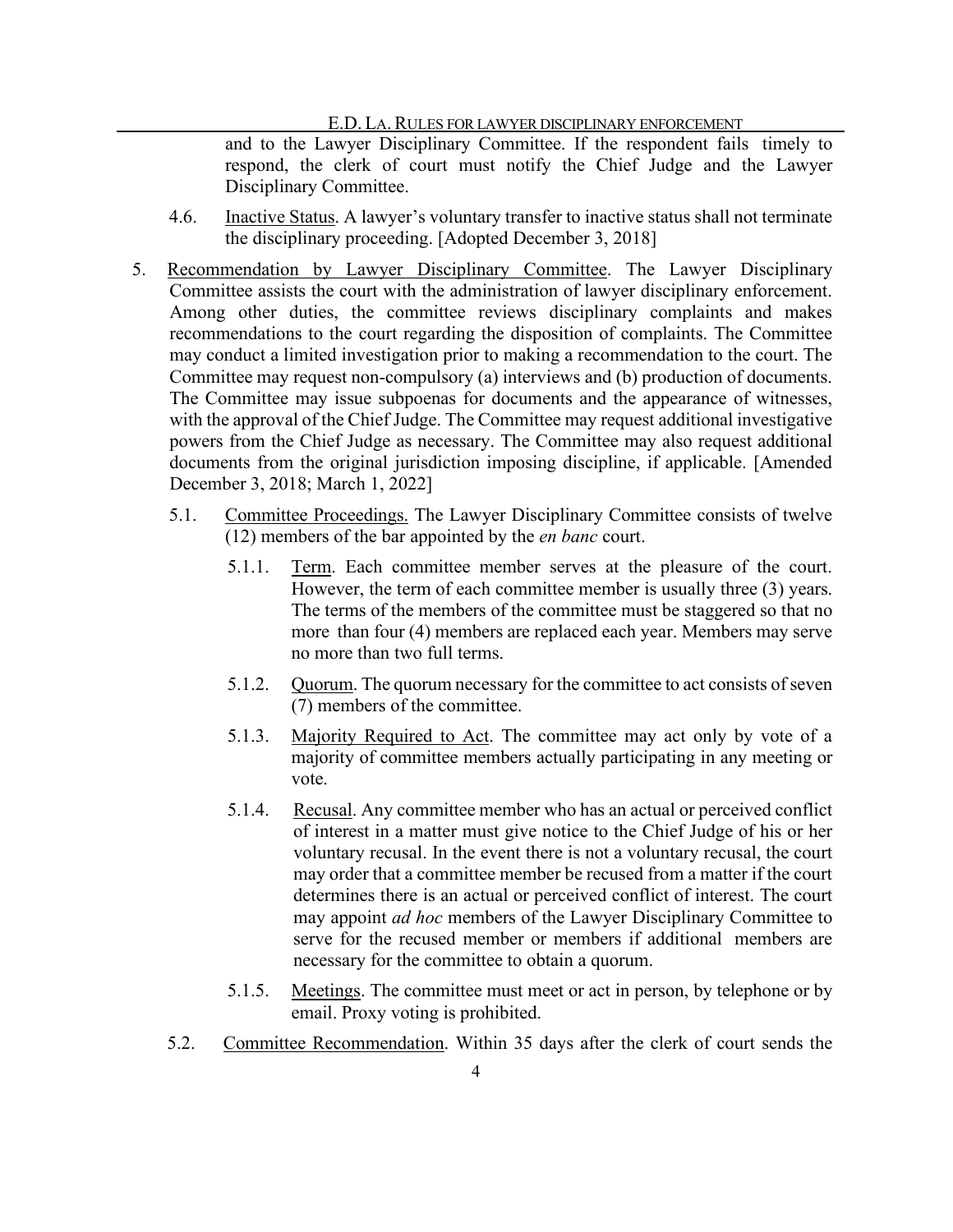complaint to the Lawyer Disciplinary Committee, unless the time is extended by the Chief Judge, the Lawyer Disciplinary Committee must send an internal report making a confidential recommendation to the Chief Judge regarding disposition of the complaint. The Lawyer Disciplinary Committee may consider the complaint and response, the record of the original jurisdiction imposing discipline, if applicable, and any materials obtained through the investigation by the Lawyer Disciplinary Committee.

- 5.2.1. Recommendations. The committee must recommend that the court: (a) dismiss the complaint; (b) impose discipline without a hearing (summary discipline); (c) conduct a hearing on the complaint; or (d) take other appropriate action. The court is not bound by the committee's recommendation.
- 5.2.2. Distribution to Court. The Chief Judge must distribute the Lawyer Disciplinary Committee's recommendation to the court *en banc*.
- 6. Matters Resolved by Summary Discipline
	- 6.1. Proposed Summary Discipline. The *en* banc court may propose that summary discipline be imposed in any disciplinary proceeding.
	- 6.2. Materials Considered. If the proceeding is commenced by the clerk of court receiving notice of discipline in another jurisdiction, in determining whether to impose summary discipline the court may consider the complaint filed by the clerk of court with attachments and the response with attachments, all or a portion of the record of the original jurisdiction imposing discipline, and the recommendation of the Lawyer Disciplinary Committee including any materials obtained through the Lawyer Disciplinary Committee's investigation. In all other cases, the court may consider the complaint filed by the clerk of court with attachments and the response with attachments, and the recommendation of the Lawyer Disciplinary Committee including any materials obtained through the Lawyer Disciplinary Committee's investigation.
	- 6.3. Evaluation by *En Banc* Court. After consideration of the materials set forth above, the *en banc* court must:
		- 6.3.1. Dismiss the complaint,
		- 6.3.2. Impose summary discipline,
		- 6.3.3. Docket the matter for hearing.
		- [6.3.4 Abrogated March 1, 2022]
	- 6.4. Proposed Summary Discipline Order. In proceedings in which the court *en banc*  proposes that summary disciplinary action be imposed, the court must specify the proposed summary discipline in an order to be served by the clerk of court upon the respondent. The order proposing summary discipline must require the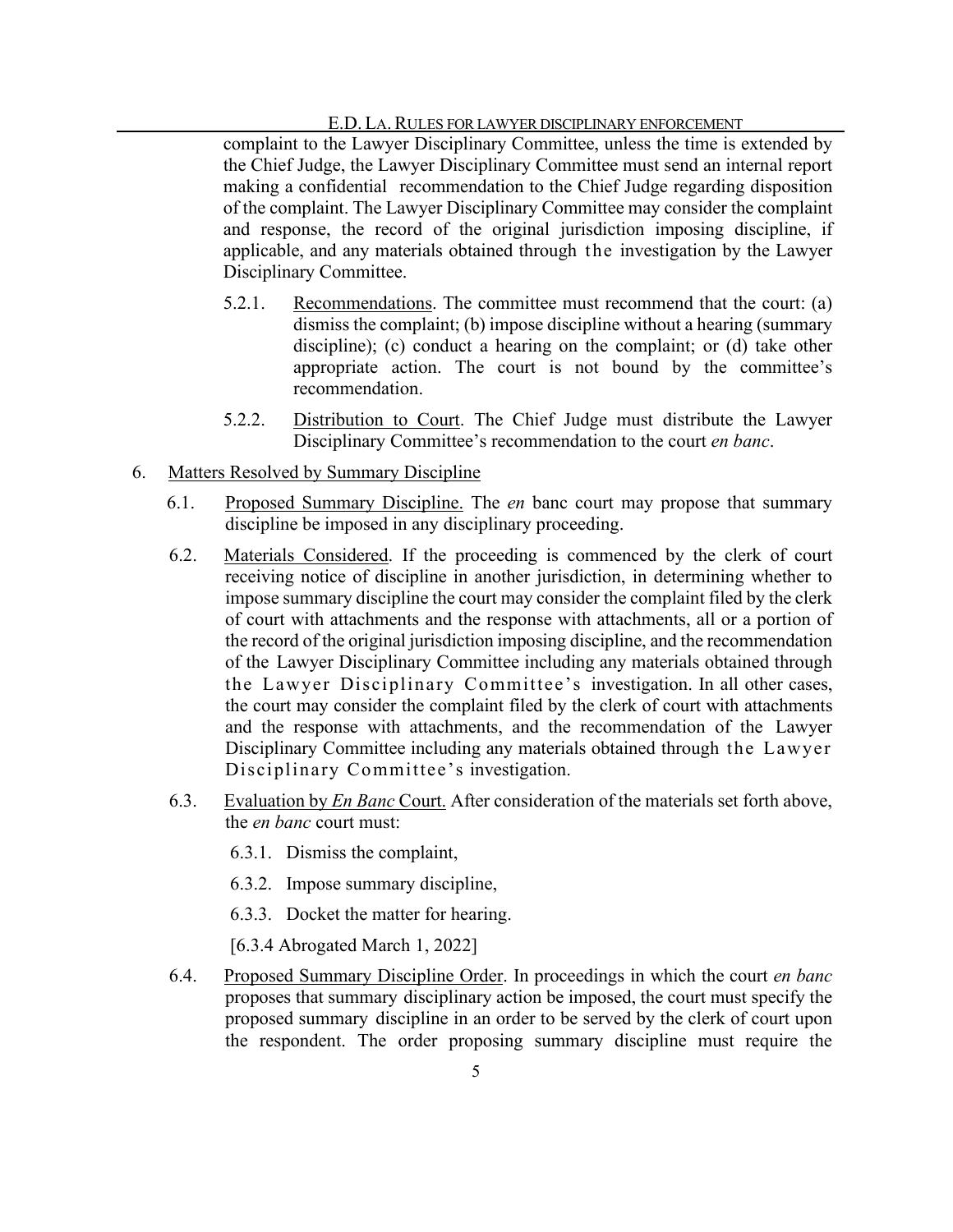respondent to show cause within 14 days after service why the proposed summary disciplinary sanction should not be imposed. The clerk of court must send the order to the respondent by email and serve the order on the respondent by certified mail, return receipt requested, along with a copy of the document(s) upon which the disciplinary proceedings are based, such as the complaint, the judgment of conviction, or the disciplinary order or judgment of another court.

- 6.5. Response by Complainant. Within 14 days after service of a proposed summary discipline order, the respondent must file a written response with the clerk of court either (a) accepting the imposition of the proposed summary discipline, or (b) requesting that the matter be docketed for hearing.
	- 6.5.1. Acceptance or Failure to Respond. If the respondent accepts the proposed summary discipline, or fails to respond, the court may impose the proposed summary discipline. The clerk of court must send the respondent the *en banc* court's order imposing summary discipline by email, and also serve the respondent with a copy of the order imposing summary discipline by certified mail, return receipt requested.
	- 6.5.2. Objection. If the respondent objects to the proposed summary discipline, the matter must be docketed for a hearing.
	- 6.5.3. Proceedings Following Consent Discipline. After consent discipline is imposed, the matter will be reallotted to the Chief Judge. All motions filed thereafter must be submitted to and decided by the Chief Judge. [Adopted December 3, 2018]
- 7. Matters Docketed for Hearing
	- 7.1. Docketing. In disciplinary proceedings docketed for hearing, the clerk of court must send notice of the hearing to the respondent by email, and also serve the notice of the hearing on the respondent by U.S. certified mail, return receipt requested.
	- 7.2. Allotment. The clerk of court must randomly allot each Miscellaneous Action Number to one of the judges of the court for the holding of a hearing. To promote judicial economy, conserve judicial resources, and avoid potential forum shopping and conflicting court rulings, the Chief Judge may direct that multiple actions involving the same subject matter or operative facts be randomly allotted to a single judge. If a matter is allotted to the judge who filed the complaint based upon conduct occurring in a matter to which the judge is assigned, the clerk of court must reallot the matter to another judge.
	- 7.3. Appointment of Lawyer Disciplinary Committee as Prosecutor. In disciplinary proceedings docketed for hearing, the court must appoint the Lawyer Disciplinary Committee to prosecute the matter, including conducting formal discovery, filing and responding to pre-hearing and post-hearing motions, and otherwise assisting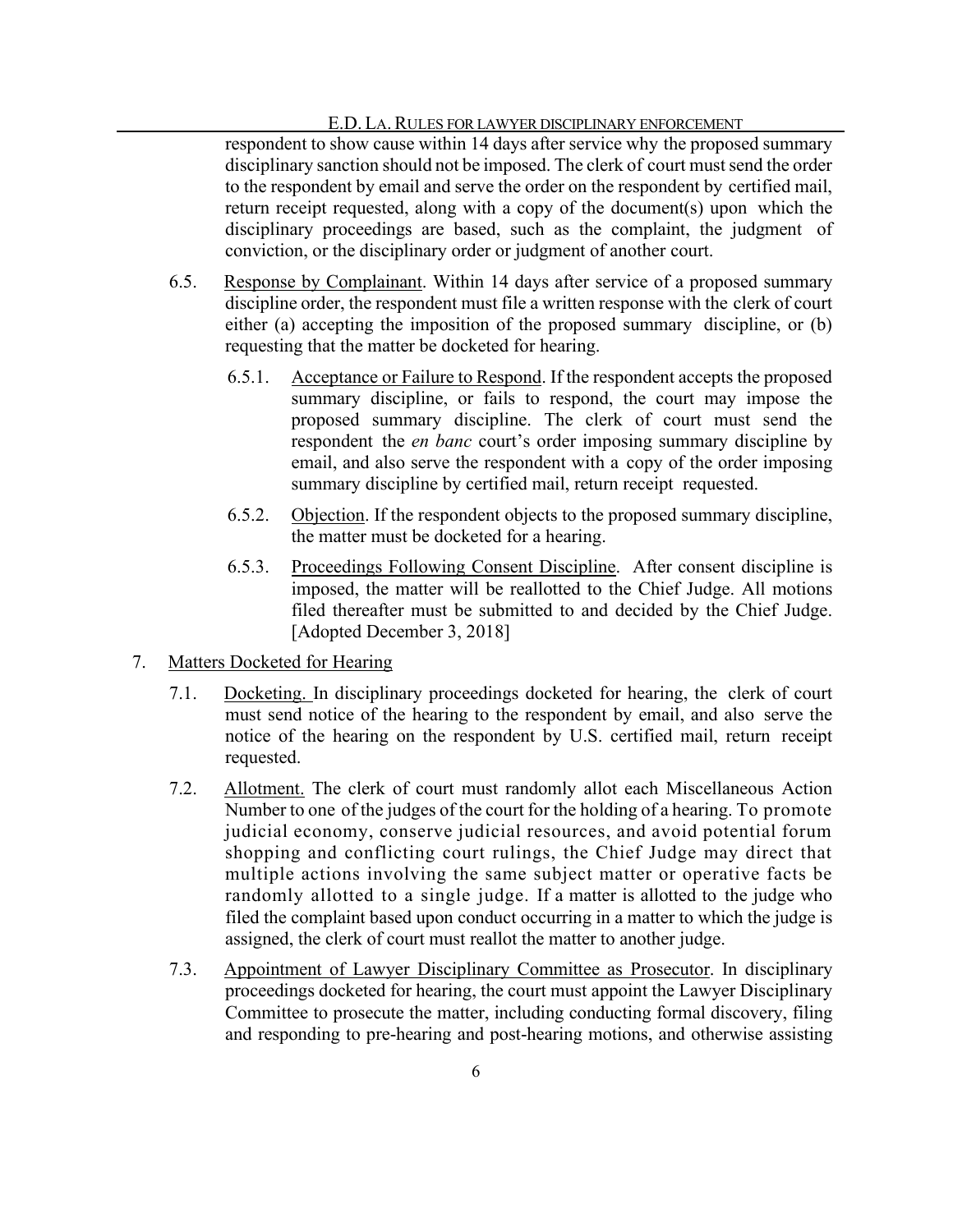in preparing for the hearing as ordered by the allotted judge. The Lawyer Disciplinary Committee must designate one or more of its members to prosecute the action. In the event there are insufficient appropriate members of the Lawyer Disciplinary Committee to prosecute the action, the *en banc* court must appoint ad hoc members to the Lawyer Disciplinary Committee to prosecute the action.

- 7.4. Hearing. The allotted judge must handle all pre-hearing motions and conduct the hearing in the disciplinary action. In the event the misconduct is related to pending litigation, the allotted judge has the discretion to stay the disciplinary proceeding until such time as appropriate for the disciplinary proceeding to resume.
- 7.5. Consent Judgments Reciprocal Discipline. In the event the public discipline in another jurisdiction was based on a consent agreement and the *en banc* court determines reciprocal discipline is appropriate, but the respondent objects to reciprocal discipline in this court, the matter must be set for hearing and any conditional admissions made in connection with the consent agreement may be used against the respondent.
- 7.6. Consent Judgments Not Reciprocal Discipline. In the event the public discipline in another jurisdiction was based on a consent agreement and this court concludes a different sanction is justified, the matter must be set for hearing and any conditional admissions made in connection with the consent judgment may not be used against the respondent.
- 7.7. Report by Allotted Judge. At the conclusion of a hearing, the allotted judge must submit an internal report to the court *en banc*.
- 7.8. Proposed Settlement. If the respondent submits a proposed resolution of the disciplinary action after a matter has been allotted to a judge and docketed for hearing, the allotted judge must refer the proposal to the *en banc* court with or without a recommendation, for a determination of whether the settlement proposal should be accepted or rejected by the *en banc* court. After the *en banc* court determines whether to accept or reject the settlement proposal, the matter will be returned to the docket of the allotted judge for handling in the appropriate manner. [Adopted March 1, 2022]
- 7.9. Dismissal or Imposition of Discipline by *En Banc* Court. Except as provided in LRLD 7.8, after the allotted judge's report is submitted to the *en banc* court, the matter will be reallotted to the Chief Judge. All motions filed thereafter must be submitted to and decided by the Chief Judge. After consideration of the record, including but not limited to the complaint and the response, the information received from a jurisdiction that has imposed discipline, the Lawyer Disciplinary Committee's recommendation and results of its limited investigation, the transcript of the hearing and any exhibits admitted into the record, and the allotted judge's internal report, the *en banc* court must determine whether a violation occurred and, if so, the disciplinary sanctions, if any, to be imposed and enter its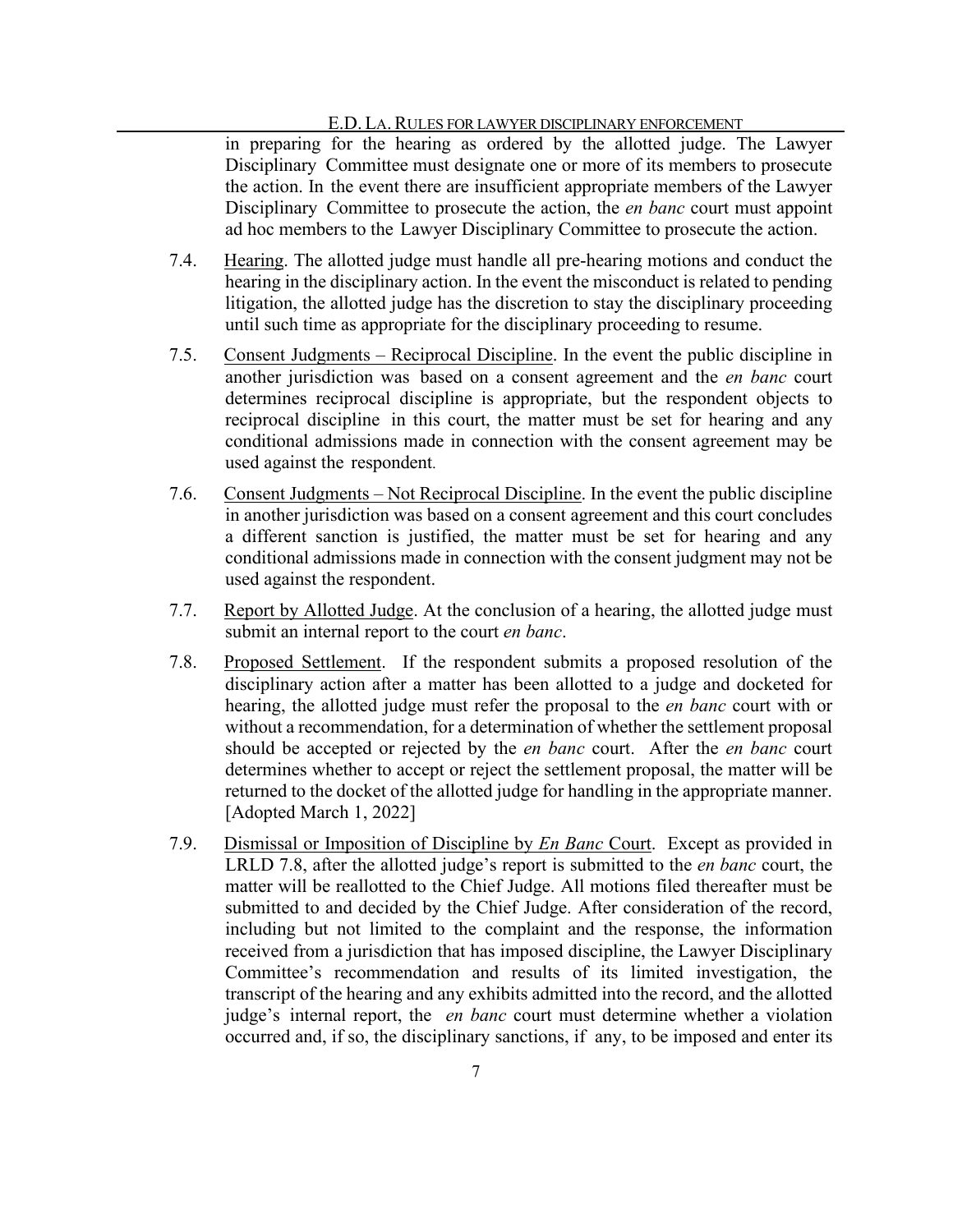order and findings either dismissing the complaint or imposing appropriate discipline. The clerk of court must send the respondent the *en banc* court's order by email, and also serve the respondent with a copy of the *en banc* court's order by certified mail, return receipt requested. [Amended March 1, 2022]

- 8. Available Sanctions. The court *en banc* may impose the following disciplinary sanctions: disbarment or suspension from practice before this court, public reprimand, private admonition, monetary sanctions, restitution, probation and such other sanctions as the court deems appropriate.
- 9. Post-Discipline Procedures
	- 9.1. Payment of Expenses
		- 9.1.1. Expenses of Prosecution Counsel. Counsel designated by the Lawyer Disciplinary Committee or by the court to prosecute any disciplinary action must serve without compensation but upon completion of his or her services may file a motion with the Chief Judge seeking reimbursement of reasonable out-of-pocket expenses, to be paid from the court's Attorneys' Registration and Disciplinary Fund.
		- 9.1.2. Assessment of Expenses. The court may assess expenses of any disciplinary proceeding against the respondent. The respondent must remit any such funds to the clerk of court per Rule 11 (c) of the Federal Rules of Civil Procedure.
	- 9.2. Notification of Disbarment or Suspension
		- 9.2.1. Respondent's Notice to Clients. Within 21 days from entry of the order of suspension or disbarment, the lawyer so suspended or disbarred must notify by certified mail, return receipt requested, each of the clients the lawyer represents in this court of the fact that the lawyer cannot continue the representation.
		- 9.2.2. Respondent's Affidavit. Within 28 days from entry of the order of suspension or disbarment, the lawyer must file with the clerk of court an affidavit stating that the lawyer has fully complied with these rules. The affidavit must set forth the lawyer's residence or other address to which subsequent communications should be addressed. The lawyer must maintain records evidencing the lawyer's compliance with the notice requirements of this Rule.
	- 9.3. Reinstatement. A suspended or disbarred lawyer may practice before the court only after the court has ordered that the lawyer be reinstated to practice.
		- 9.3.1. Time for Filing. Sixty (60) days before the expiration of the period of suspension imposed in the order of suspension, the suspended lawyer may file a motion for reinstatement. A lawyer who has been disbarred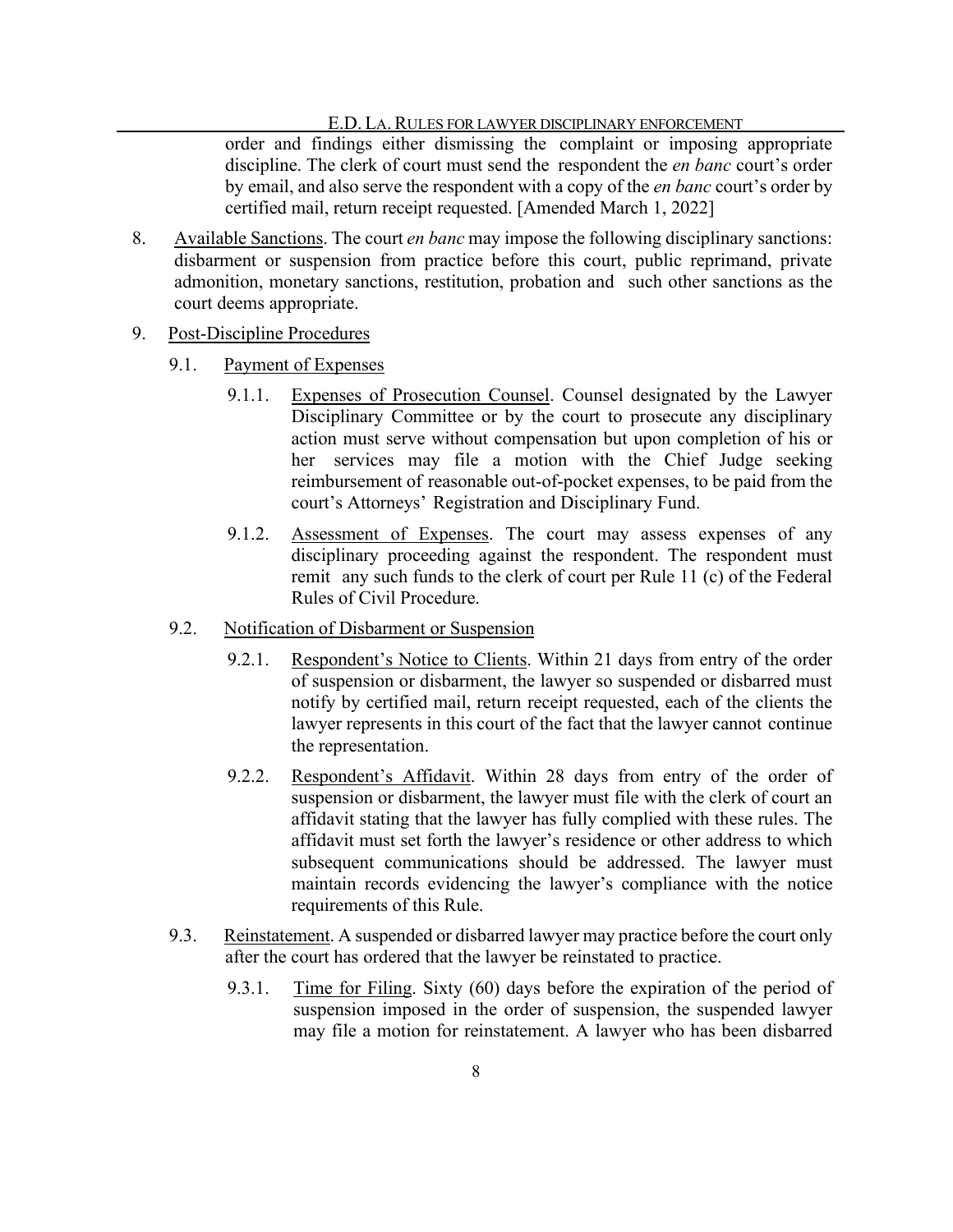after hearing or by consent may not apply for reinstatement until the expiration of at least five (5) years from the date of the disbarment, unless the disbarment was based upon a disbarment by the Louisiana Supreme Court or a court of another jurisdiction, in which case, a motion for reinstatement may be filed at any time after readmission of the applicant to such other court.

- 9.3.2. Filing of Motion for Reinstatement. The respondent must file a motion for reinstatement with the clerk of court.
- 9.3.3. Summary Reinstatement. After considering a motion for reinstatement, the *en banc* court may summarily reinstate a lawyer.
- 9.3.4. Reinstatement After Hearing. If the *en banc* court declines to grant a motion for reinstatement summarily, the matter must be docketed for hearing. The court may refer any motion for reinstatement to the Lawyer Disciplinary Committee for investigation and recommendation. The clerk of court must refer the motion for reinstatement to the section of court to which the disciplinary proceeding was previously allotted, and if none, to a randomly allotted section of the court for hearing. At the hearing on the motion, the applicant has the burden of demonstrating, by clear and convincing evidence, that the lawyer has the competence, character and fitness required for readmission to practice law before this court. The allotted judge must submit an internal report to the *en banc* court. Final determination of the application for reinstatement must be made by the *en banc* court.
- 9.3.5. Costs of Reinstatement. The court may order a lawyer seeking reinstatement to pay a nonrefundable advance deposit in an amount to be set by the court. The advance will be applied to the final expenses of the reinstatement proceeding. Costs must be assessed to and paid by the applicant upon conclusion of such proceeding, whether favorable or unfavorable to the applicant.
- 9.3.6. Conditions of Reinstatement. If the *en banc* court finds the lawyer is unfit to resume the practice of law, the court must deny the motion. If the *en banc* court finds the lawyer fit to resume the practice of law, the court must reinstate the applicant. Reinstatement may be conditioned upon the payment of all or part of the expenses of the proceedings; upon the making of partial or complete restitution to parties harmed by the applicant whose conduct led to the suspension or disbarment; and other conditions deemed proper by the court. If the lawyer has been suspended or disbarred, reinstatement may be conditioned upon the furnishing of proof of competency, character and fitness to practice law, which proof may include certification by the Bar Examiners of the State or other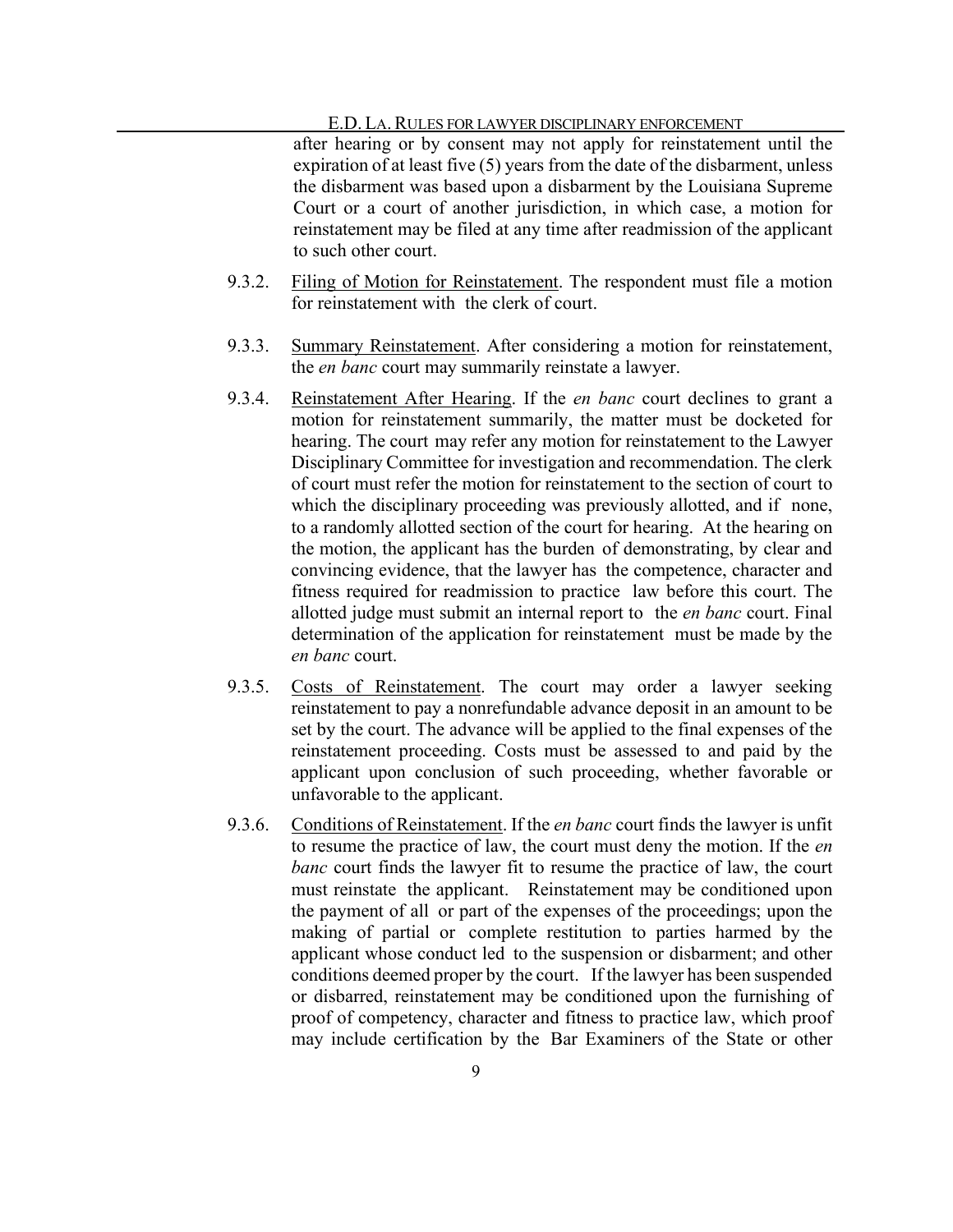admitting jurisdiction of the lawyer's successful completion of an examination for admission to practice subsequent to the date of suspension or disbarment. The judgment must require appropriate evidence of satisfaction of any conditions of reinstatement imposed and must fix the time at which the reinstatement is effective.

9.3.7. Successive Applications. No motion for reinstatement under this Rule may be filed within one year following an adverse ruling on a motion for reinstatement.

## 10. Miscellaneous Provisions

- 10.1. Confidentiality. All disciplinary proceedings must be conducted under seal, unless the respondent requests a hearing in open court. Notwithstanding the foregoing, a complainant or respondent is not prohibited from making public any documents or information in that person's possession unless otherwise prohibited by law.
	- 10.1.1. Complaints of misconduct and other records of disciplinary proceedings may not be made public by the clerk of court, the court or the Lawyer Disciplinary Committee prior to the *en banc* court's issuance of an order and reasons imposing discipline, except upon order of the *en banc* court.
	- 10.1.2. In the event the *en banc* court issues an order and reasonsimposing public discipline, the documents filed in the official record of this court must be made public by the clerk of court no sooner than 20 days thereafter. A respondent may, for good cause shown, file a motion requesting sealing or redaction of the record within 19 days following the order and reasons imposing public discipline.
	- 10.1.3. In the event the *en banc* court issues an order and reasons imposing an interim suspension in a proceeding instituted under Section 10.2 hereof, the complaint with attachments and any response may not be made public by the clerk of court, the court or the Lawyer Disciplinary Committee. Upon request, the *en banc* court must determine no sooner than 20 days thereafter whether any documents filed in the official record of an interim suspension proceeding will be made public. Provided, if a request is made for the records to be made public, a respondent may within 19 days following the request, and for good cause shown, file a motion requesting sealing or redaction of the record.

#### 10.2. Interim Suspension for Threat or Harm

10.2.1. Commencement of Interim Suspension Proceedings. Interim suspension proceedings must be commenced by filing a written complaint with the clerk of court asserting the grounds for interim suspension and requesting that the court suspend the lawyer from practice pending further orders of the court. Any person may file a complaint for interim suspension with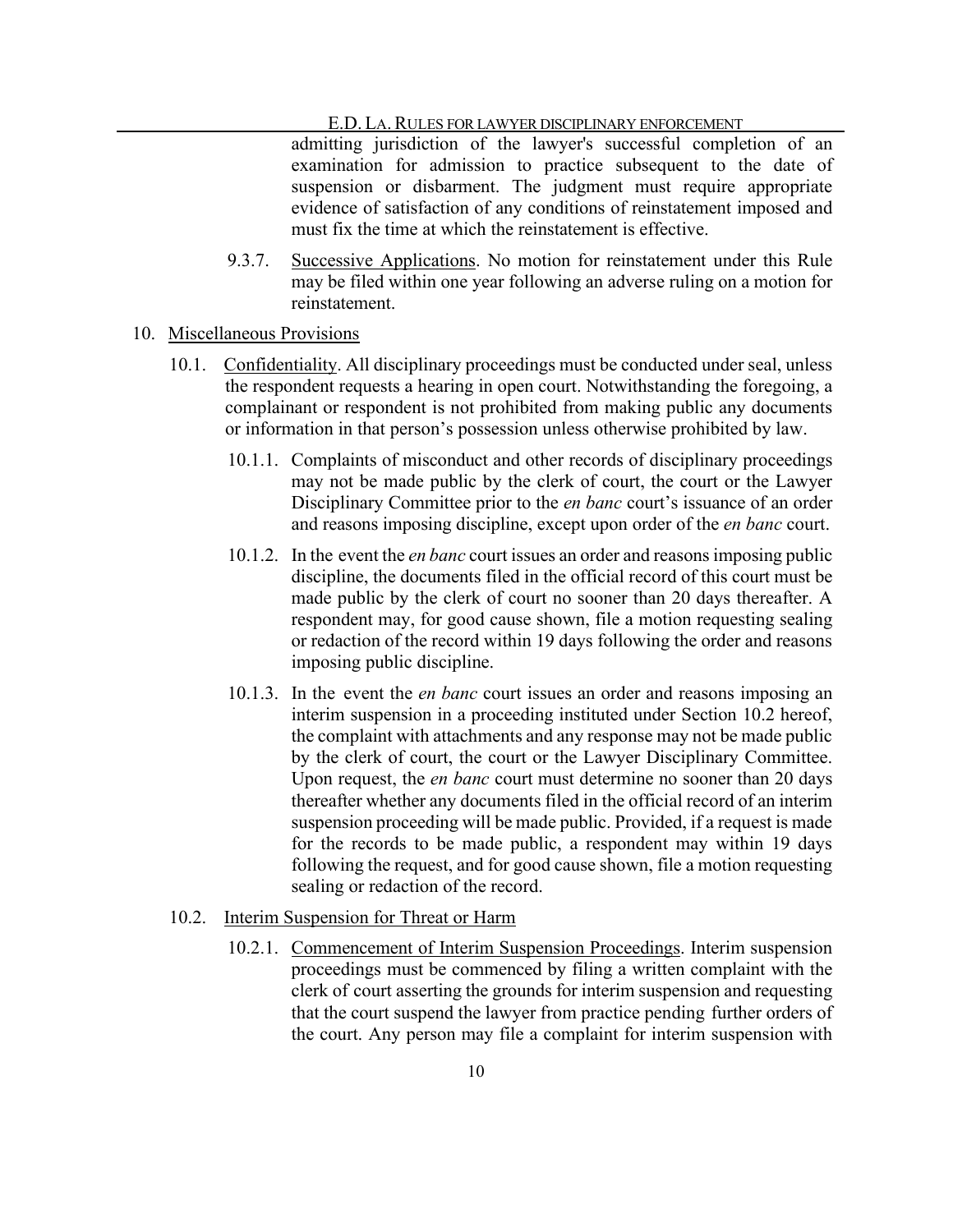the clerk of court. The petitioner must attach to the petition any supporting evidence (including any order of interim suspension issued by another court). The clerk must attempt to provide actual notice to the respondent that a complaint for interim suspension has been filed and that the lawyer has seven days to file a response by sending the complaint and attachments to the respondent via email and serving the complaint and attachments upon respondent via email and certified mail, return receipt requested. Provided, if actual notice cannot be given, the clerk of court must certify in writing the efforts that have been made to provide actual notice to the respondent.

- 10.2.2. Grounds. The *en banc* court may issue an order imposing an interim suspension from practice before this court upon determining there is clear and convincing evidence the lawyer:
	- 10.2.2.1. has committed a serious violation of the Rules of Professional Conduct, and
	- 10.2.2.2. presents a substantial threat of serious harm to the court or to any person.
- 10.2.3. Immediate Interim Suspension. The *en* banc court may consider the complaint and attachments filed with the clerk of court and any response and attachments filed by the respondent to determine whether the requirements for an interim suspension have been met. If so, the *en banc* court must:
	- 10.2.3.1. immediately suspend the lawyer, pending final disposition of a disciplinary proceeding predicated upon the conduct causing the harm, as set forth herein;
	- 10.2.3.2. order the lawyer to show cause by a date and time certain why the court should not issue an immediate interim suspension and, if the lawyer is unable to do so on the date and time specified, immediately suspend the lawyer, pending final disposition of a disciplinary proceeding predicated upon the conduct causing the harm, as set forth herein; or,
	- 10.2.3.3. take such other action as it deems appropriate.
- 10.2.4. Service of the Order of Interim Suspension. The clerk must attempt to provide actual notice to the respondent that an order of interim suspension has been issued by sending the order to the respondent via email and serving the order upon respondent via email and certified mail, return receipt requested. Provided, if actual notice of the issuance of the order cannot be given, the clerk of court must certify in writing the efforts that have been made to provide actual notice to the respondent.